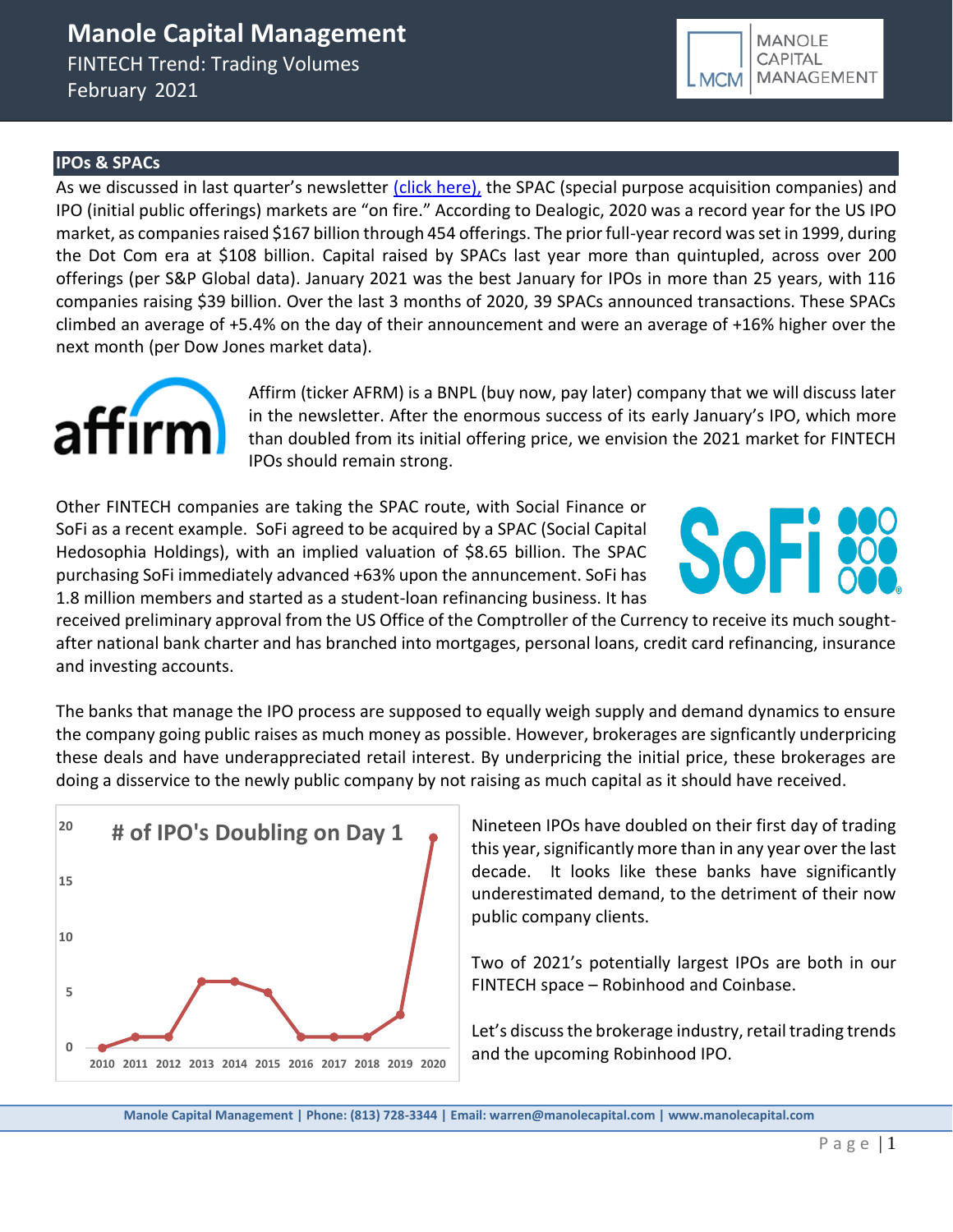#### **FINTECH Trend: Trading Volumes**

We believe that this growth was spurred by a historic event in the fall of 2019. While there have been commission-free trading shops around for years, the announcement by Schwab (ticker SCHW) on October 2<sup>nd</sup>, 2019, to permit commission-free trading was historic. We believe this action by Schwab was recognition of the strong account growth (primarily in the Gen-Z demographic) from upstart rival Robinhood. Once Schwab went commission-free, TD Ameritrade (ticker AMTD), E\*Trade (ticker ETFC), Fidelity (private) and others quickly followed. This ultimately led to industry consolidation, as Schwab bought TD Ameritrade for \$26 billion and Morgan Stanley purchased E\*Trade for \$13 billion.

The retail investor is back, so individual investors need to be considered and better understood. Although some retail accounts might be small in size, they collectively have become a powerful force. Historically, institutional and professional investors were the main cohort that mattered to publicly traded firms. Now, according to Citadel Securities, individual investors account for roughly 20% of the daily stock-market activity which is double its market share in 2019.



Overall, volumes soared in 2020, and many online brokerages catering to individual retail traders drove this growth. Specifically, equity and options experienced huge increases in volumes last year, with year-over-year increases of +55% and +58% respectively. In 2020, equities averaged 10.9 billion shares per day, while options climbed to 27.7 million contracts per day, both all-time records. Sandler Piper research shows that TRF (trade reporting facility) volumes are on record pace. In January of 2021, average volumes are over 2x the average in 2019. On January 27th, US equity share volumes set an all-time record of 24.5 billion shares traded. In addition, US equity options volumes also set a record of 57.1 million contracts.

**MANOLE** CAPITAL

**MCM** 

MANAGEMENT

All trading is not equal. While equity trading is "free," option trading still remains quite profitable for the online brokers. Brokerages also earn revenue from margin loans, securities lending and PFOF (payment for order flow). The website Wolfstreet reports that margin debt last month stood at a US record of \$778 billion, up over +40% year-over-year.

Besides commissions, the capability to fractionalize trade stocks (down to \$1 increments) is an interesting trend worth watching. With dozens of stocks in the hundreds per share and seven companies in the S&P 500 with share prices above \$1,000 per share, fractional investing is a wonderful opportunity to make certain popular stocks more accessible to smaller, retail investors. It isn't just the high-priced and popular stocks that are being traded in fractions. By mid-January 2021, six of the top 10 most active stocks were all priced under \$1 per share. These 10 stocks traded a combined 2.6 billion shares or roughly 18% of the entire stock market.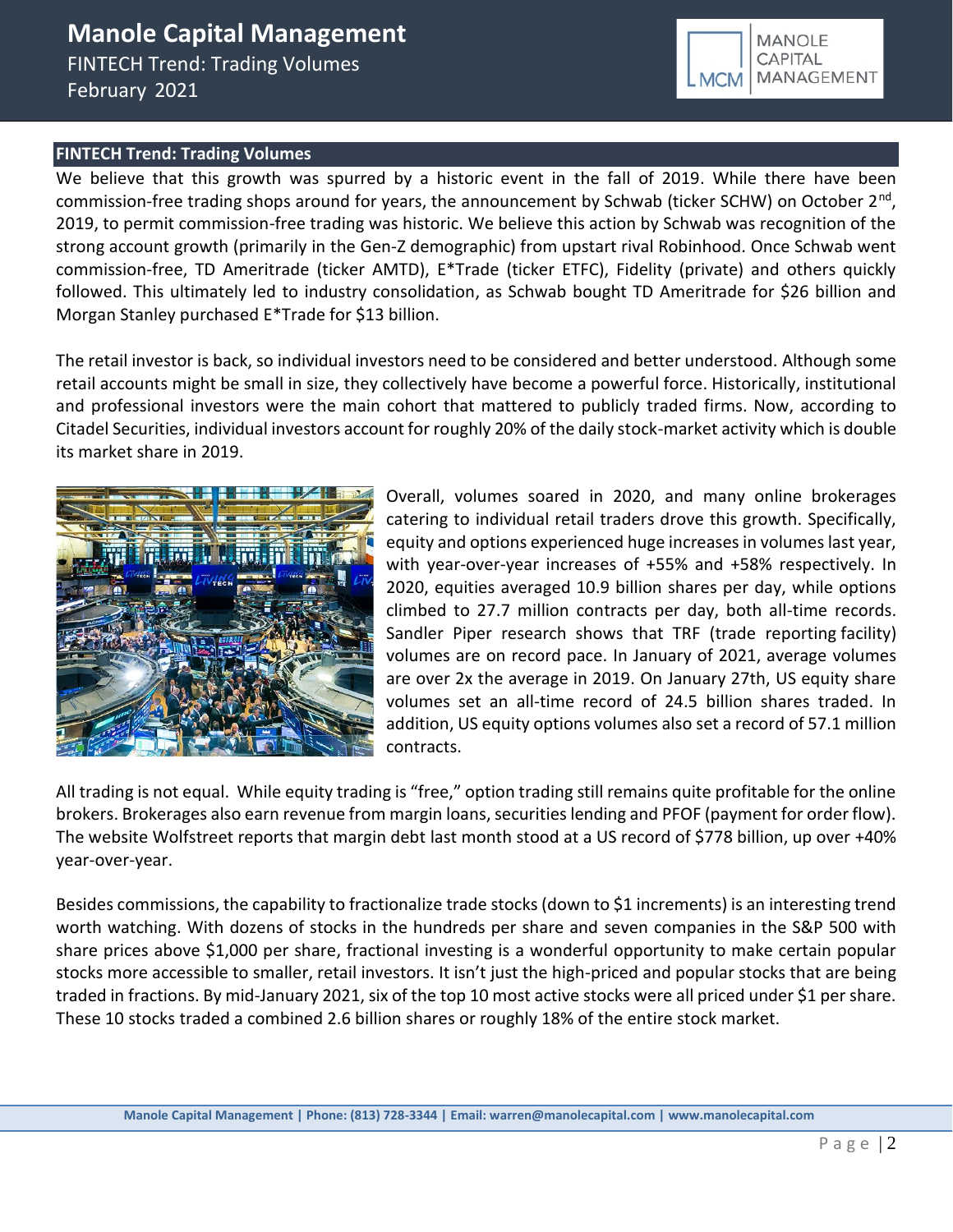Retail trading in certain names has obviously increased volatility. Over the last week or two, many "hot stocks" have experienced intraday volatility over 70%, compared to the overall market (using the S&P 500) of 1.5%. On certain days recently, these companies have made up a whopping 4% to 8% of total shares traded (per Piper Sandler Research).

### **Retail Traders**

Once the online brokerage industry embraced commission-free trading, a new generation of investors emerged. Millennials and Gen-Z investors flocked to firms like Robinhood, with their mobile-based trading platforms that are simple to navigate and use. Wall Street, with traditional sell-side research, has lost a considerable amount of market share to newer FINTECH brokerage firms.

As retail consumers became enthralled with the stock market, they opened more than 10 million new brokerage accounts opened at firms like Fidelity, Schwab, TD Ameritrade, Robinhood, E\*Trade, etc. By the summer of 2020, Robinhood was doing an average of 4.3 million trades per day, which exceeded the 3.8 million at TD Ameritrade, 1.8 million at Charles Schwab and 1.1 million at E\*Trade.

In our opinion, the mentality of the new retail investor is very much anti-Wall Street. They have a healthy distrust of "the suits" and boring index funds. Plus, these investors seem to enjoy stock picking and tend to conduct their own version of research through real-life experiences. Without the worry of annoying commissions, these investors can transact when they want on whatever device they wish. We have no idea when these volumes will slow, but we do believe that the zero-commission trading environment helped spur this new trend.

#### **Wall Street Bets**



Normally, when the Fed decides on monetary policy, it is the financial story of the day. On January 27th, 2021, the Fed decided to leave its monetary policies in place, with no announced changes to its interest rates. It stated that it is nowhere near exiting its massive support for the economy and repeated its pledge to maintain its bond buying program. Policymakers had a cautious tone, as they worried about an economic slowdown and the overall pace of the recovery.

The market yawned at the Fed's comments and instead was focused on several million traders on Reddit, known as Wall Street Bets. Across Wall Street, this group of retail traders is having a meaningful impact on a few heavily shorted stocks. Whether through equity purchases or out-of-the-money options, this group has dramatically pushed certain positions higher, to the detriment of a group of hedge funds that are short the names.

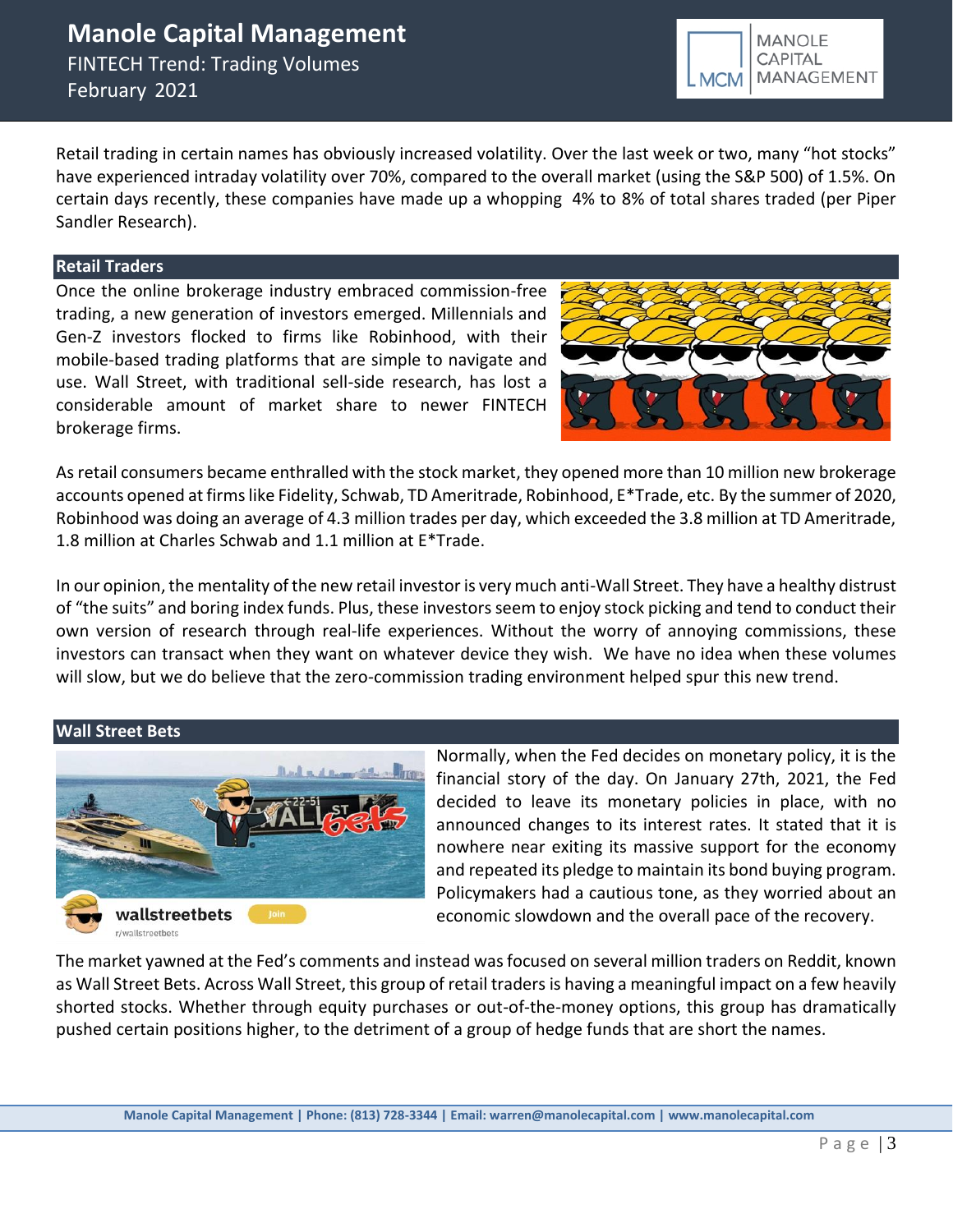Eye-popping rallies, by companies once left for dead, are the talk of Wall Street. A war has broken out between short-selling hedge fund professionals, who are losing billions, versus individual retail investors. By using social media, this new powerhouse has piled into hot stocks and [overloaded trading platforms](https://10point.cmail20.com/t/d-l-qlrhrc-ykihjtglr-yk/) from Robinhood to TD Ameritrade to Schwab and E\*Trade.

Just take a look at this 3-day chart for Gamestop (ticker GME), AMC Entertainment (ticker AMC) and BlackBerry (ticker BB). On Wednesday the  $27<sup>th</sup>$  of January, AMC rose +301% and GME climbed +134%. Heck, BLIAQ, the company responsible for liquidating Blockbuster's operations, somehow doubled. How crazy is the market getting? Well, there is a small Australian mining company called GME Resources. Despite trading on the Australian exchange, it has a ticker of GME (just like Gamestop). The mining company saw a +20% increase in its stock price last week, as the retail crowd mistakenly purchased the wrong GME.



**MCM** 

**MANOLE CAPITAL** 

**MANAGEMENT** 

The price action in these stocks is completely divorced from the fundamentals of their businesses. This can happen for a few days, maybe even weeks, but eventually the fundamentals of a business begin to drive stock price performance. In our opinion, it shows the power of the retail investor base and how individuals can still influence the market. Is this a shift away from large, institutional players? Is this the start of a bigger trend or just a passing, but fascinating curiosity? How long will it last? Will a pullback happen? Absolutely! Stocks cannot climb +1,750% year-to-date (as GME did) without a fundamental reason.

Every good story needs a couple of main characters. During with GME's meteoric rise, then chaotic decline (and whatever happens next), the "bad guys" were initially the hedge funds that were short these names. Then, another character surprisingly emerged as another villain. On January 28th, millions of retail traders continued buying of these "hot" stocks on their preferred and favorite platform – Robinhood. When Robinhood restricted trading in GME (and some other heavily shorted names), all hell broke loose.

Robinhood released a [statement](https://blog.robinhood.com/news/2021/2/1/a-letter-to-our-robinhood-community) that said "in light of recent volatility, we are restricting transactions for certain securities to position closing only." Then, it cited clearinghouse requirements for the trading stoppage, which "exist to protect investors and the markets." From what we can gather, it comes down to the middle man and clearinghouse capital requirements. When volatility and volumes increase, the clearinghouses for US equity and option trading (the DTC/NSCC and the OCC) can ask brokerages for additional capital. Requiring brokerages to post greater amounts of capital is not uncommon, especially during times of stress and uncertainty. Over the course of a week, Robinhood raised a total of \$3.4 billion to shore up its capital base.

Robinhood said, "As a brokerage firm, we have many financial requirements, including SEC net capital obligations and clearinghouse deposits." As these Congressional hearings take place, we might see the spotlight return to PFOF, as well as how brokers and market makers earn their income.

**Manole Capital Management | Phone: (813) 728-3344 | Email: warren@manolecapital.com | www.manolecapital.com**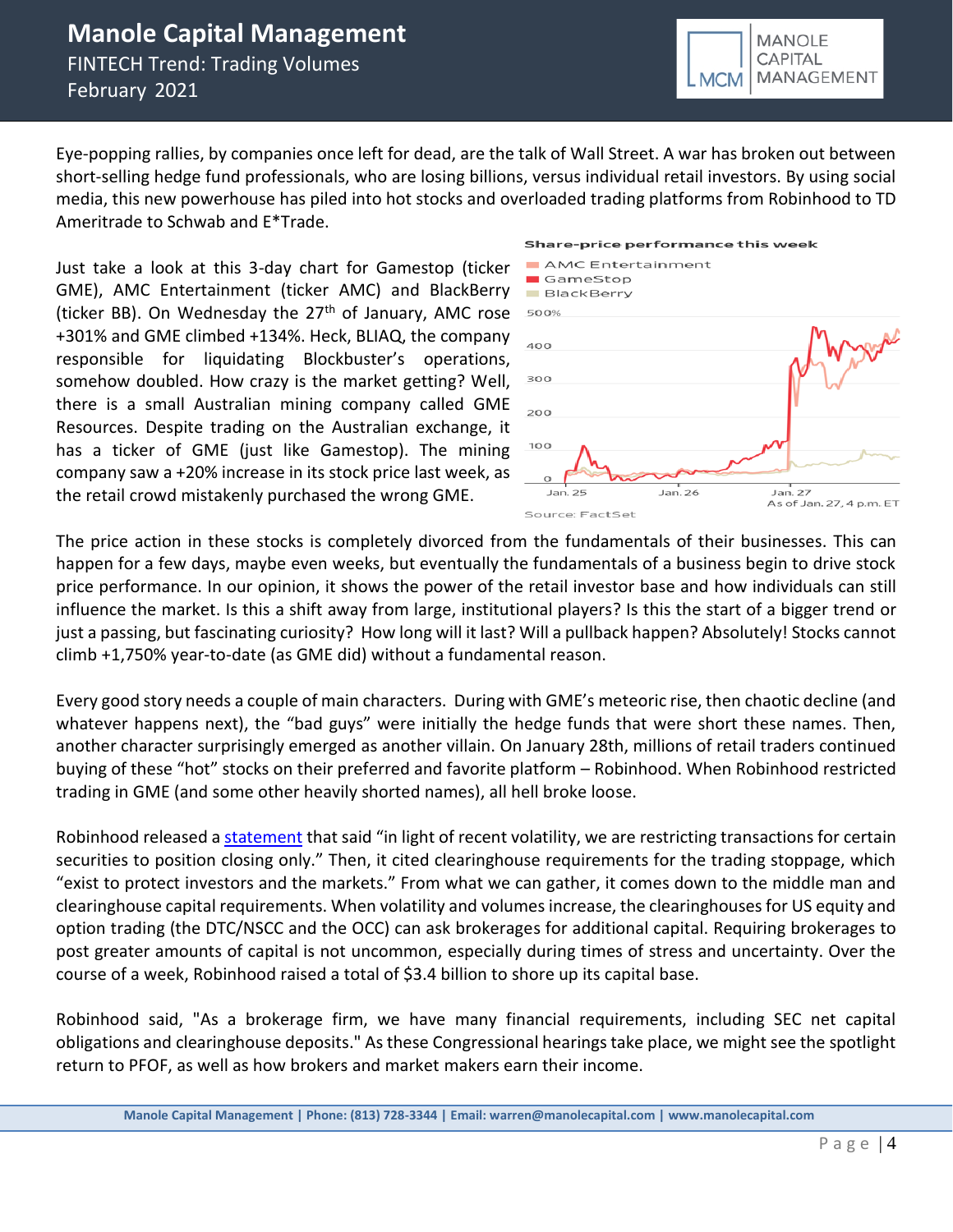

### **Washington, DC**

We will now have numerous hearings in DC to uncover the details and complexity of Robinhood's decision. For the Reddit community, Robinhood has quickly emerged as a villain. Because of this, politicians who are diametrically opposed on everything else are now in total agreement.

For example, Congresswoman Alexandria Ocasio-Cortez (D-NY) and Senator Ted Cruz (R-TX) agreed that Robinhood was the latest Wall Street "suit," as they criticized the trading restrictions on the retail community. Senator Elizabeth Warren (D-MA) added: "We need an SEC that has clear rules about market manipulation and then has the backbone to get in and enforce these rules." Senator Sherrod Brown (D-OH), is the incoming chair of the Senate banking committee, and she said, "People on Wall Street only care about the rules when they're the ones getting hurt...It's time for the SEC and Congress to make the economy work for everyone not just Wall Street. That's why, as incoming Chair of the Senate Banking and Housing Committee I plan to hold a hearing to do that important work."

Why are hedge funds allowed to employ 10x leverage and short a stock towards 140% of its capitalization, while the retail community gets prohibited from even buying it? Should herd mentality, momentum or mob rule be curbed? Shouldn't market forces be allowed to deal with supply and demand issues? Many are wondering why Robinhood and others placed restrictions on purchasing these stocks and have arrived at various conspiracy theories. Some believe Wall Street is protecting its favorite clients, i.e. hedge funds.

#### **Mistakes**

Robinhood was not the only online broker to restrict trading in these names, but it quickly became the poster child for how Wall Street suits and institutional players cater only to the rich, not the small, retail trader. Ironically, looking out for the little guy had been Robinhood's entire marketing persona, which got crushed by this one decision. Robinhood's stated goals of "democratizing finance" clashed with its decision to prevent the purchase of select popular stocks, exposing a hypocrisy of the global financial system. The retail trading world is now outraged at these perceived unfair trading limits.

With its enormous popularity, Robinhood's private valuation has exploded higher. Over the last year or two, we have been offered the opportunity to purchase shares in Robinhood (in our hedge fund, the Manole Fintech Fund). Every year, we do a Gen-Z financial services survey on four distinct topics (banking, brokerage, payments and digital currency). Each and every year, our research finds that Gen-Z loves Robinhood and that they are taking material market share from more established incumbants. With our interns producing some excellent research, the question remains - Why were we not enticed to purchase Robinhood?

We have exposure to the growing online brokerage industry through other firms, but Robinhood seems to have struck a chord with the market, especially with Gen-Z. Has Robinhood developed a better mousetrap in the online brokerage world? What's Robinhood's real differentiation in the brokerage marketplace? Was it a mistake for us not to acquire a stake in Robinhood?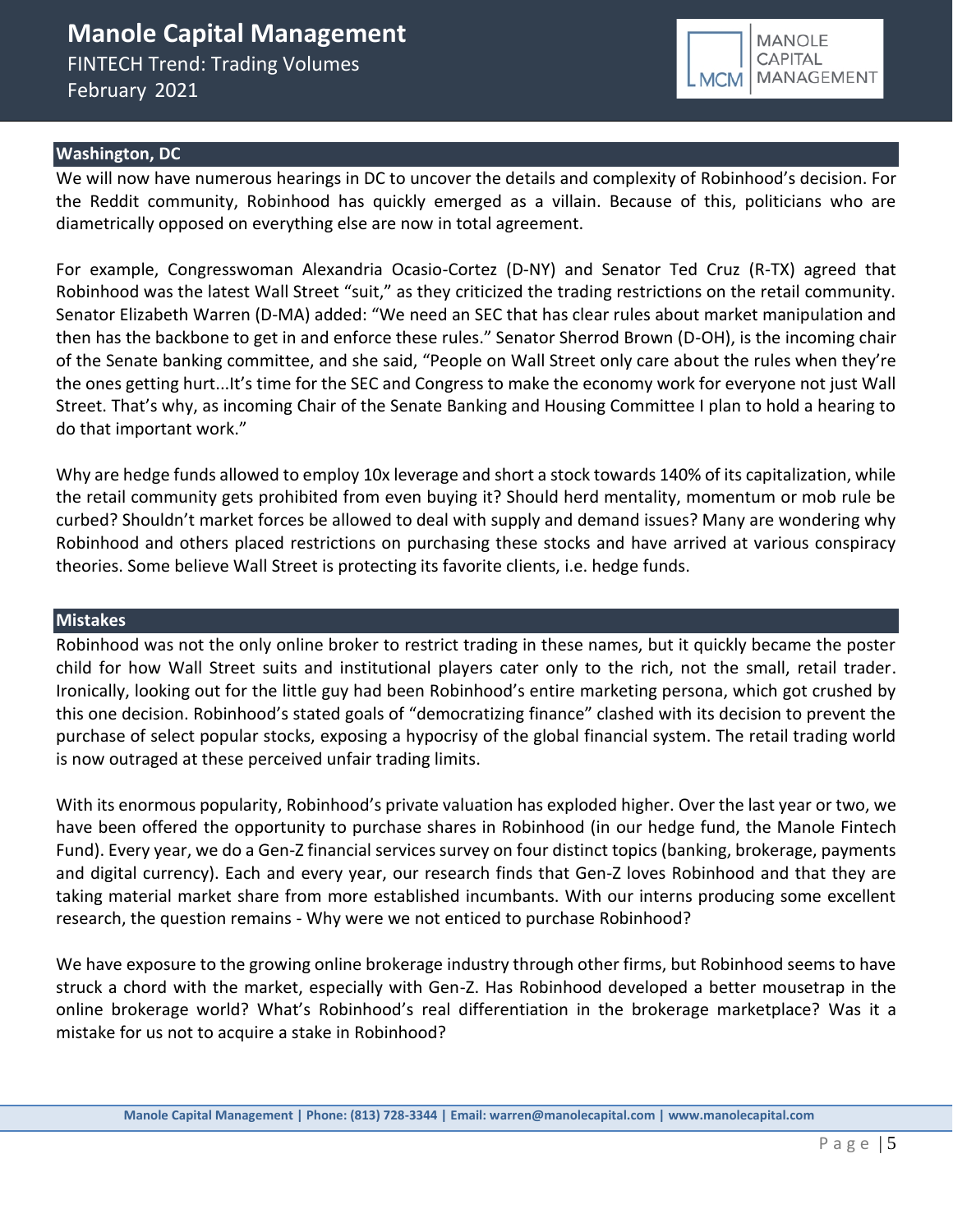We struggle with this, because all brokers are now offering commission-free trading. Some others even offer best execution, access to independent research, as well as hundreds of physical offices to speak with a real-life person. With its recent bad publicity prohibiting its traders from buying GME, we aren't ready to call this a error yet. But we are inclined to continue to study the growing importance of Gen-Z and their perspective on various segments of the financial service industry. This won't be our last mistake, but maybe just the latest example.

We are reminded of a few quotes from investing legend Charlie Munger, regarding his errors. Munger said, "I rub my nose in my own mistakes. I try and keep things as simple and fundamental as I can. And I like the engineering concept of a margin of a safety. I'm a very blocking-and-tackling kind of a thinker. I just try and avoid being stupid." He then added, "The single most important thing that you want to do is avoid stupid errors. Know the edge of your own competency. That's very hard to do because the human mind naturally tries to make you think you're way smarter than you are." Charlie, we couldn't agree more!

### **Robinhood**

Robinhood now has over 13 million accounts and it opened over 3 million new accountslast year, primarily in the attractive Gen-Z and Millennials demographic. Its mobile interface has gamified (is that a word?) the stock market and excited many young investors.

robinhood

By the end of last year, Robinhood's mobile-first, easy-to-use

platform was prospering. Many Robinhood investors have enjoyed the +70% bounce in the S&P 500 since its late-March low, and some are now utilizing margin loans, leveraged ETFs and options for the first time. Leverage is usually a tough lesson to learn, so we are closely watching how this turns out for many of Robinhood's accounts, 50% of which classify as "first time" investors.

Robinhood is looking to capitalize on its success to fuel an appetite for an IPO. After securing \$1.3 billion in funding in 2020, the implied valuation of Robinhood rose to +\$11 billion. Early indications estimate Robinhood's IPO value could exceed \$20 billion, but this is moving wildly based upon the activity of the last week or two. We have heard that over 15% of Robinhood's accounts have closed due to its handling of the GME issue. Only time will tell if a \$5 million, 30-second Super Bowl commercial can heal some of Robinhood's recent issues.